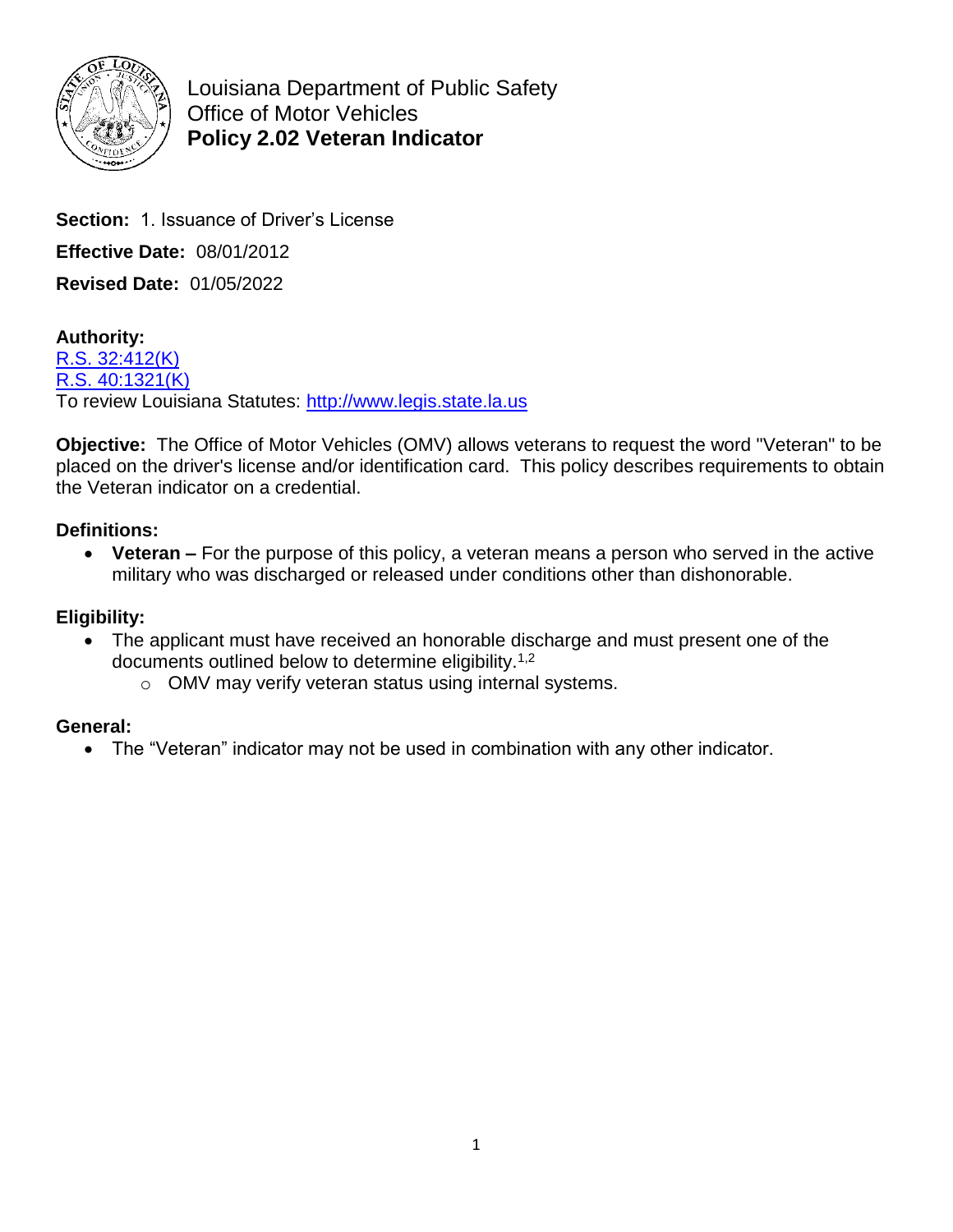### **Required Documentation:**

 The applicant must present one of the following, unless veteran status is confirmed in the OMV internal system:

| <b>Certificate</b>                                | <b>Description</b>                                                                                  |
|---------------------------------------------------|-----------------------------------------------------------------------------------------------------|
| <b>AGO-525</b>                                    | <b>Discharge Certificate</b>                                                                        |
| <b>AGO-755</b>                                    | <b>Discharge Certificate</b>                                                                        |
| AGO-01252                                         | Discharge Certificate                                                                               |
| AGO-01254                                         | <b>Discharge Certificate</b>                                                                        |
| AGO-01502                                         | <b>Discharge Certificate</b>                                                                        |
| Bureau of Investigations No. 6                    | <b>Discharge Certificate</b>                                                                        |
| <b>Bureau of Investigations No. 53</b>            | <b>Discharge Certificate</b>                                                                        |
| <b>Bureau of Investigations No. 118</b>           | <b>Discharge Certificate</b>                                                                        |
| <b>Bureau of Investigations No. 213</b>           | Discharge from U.S. Naval Reserve Force                                                             |
| <b>DD-2</b>                                       | <b>US Uniformed Services Identification Card</b>                                                    |
| <b>DD-214</b>                                     | <b>Report of Separation</b>                                                                         |
| <b>DD-217</b>                                     | <b>Discharge Certificate</b>                                                                        |
| <b>DD-256A</b>                                    | Honorable Discharge Certificate                                                                     |
| <b>DD-256AF</b>                                   | Honorable Discharge Certificate                                                                     |
| <b>DD-256CG</b>                                   | Honorable Discharge Certificate                                                                     |
| <b>DD-256MC</b>                                   | Honorable Discharge Certificate                                                                     |
| <b>DD-256N</b>                                    | Honorable Discharge Certificate                                                                     |
| <b>DD-257A</b>                                    | General Discharge Certificate                                                                       |
| <b>DD-257AF</b>                                   | General Discharge Certificate                                                                       |
| <b>DD-257CG</b>                                   | General Discharge Certificate                                                                       |
| <b>DD-257MC</b>                                   | General Discharge Certificate                                                                       |
| <b>DD-257N</b>                                    | General Discharge Certificate                                                                       |
| <b>DD-303</b>                                     | Certificate in Lieu of Lost or Destroyed Discharge                                                  |
| <b>DD-303AF</b>                                   | Certificate in Lieu of Lost or Destroyed Discharge                                                  |
| <b>DD-303CG</b>                                   | Certificate in Lieu of Lost or Destroyed Discharge                                                  |
| <b>DD-303MC</b>                                   | Certificate in Lieu of Lost or Destroyed Discharge                                                  |
| <b>DD-303N</b>                                    | Certificate in Lieu of Lost or Destroyed Discharge                                                  |
| <b>JAVPERS (Naval Personnel)</b>                  | Discharge documents to include NAVPERS553, NAVMC78PD,                                               |
|                                                   | NAVCG553                                                                                            |
| <b>National Guard / Air National Guard</b>        | NGB-22 with 6 or more years of service                                                              |
| <b>National Personnel Records Center</b>          | NPRC "Statement of Service" issued as a result of a destroyed discharge                             |
|                                                   | record during the 1973 National Archives fire                                                       |
| <b>NAVCG-2510</b>                                 | Honorable Discharge, U.S. Coast Guard                                                               |
| <b>NAVMC-455</b>                                  | U.S. Marine Corps Certificate of Service, In Lieu of Lost or Destroyed                              |
|                                                   | <b>Discharge Certificate</b>                                                                        |
| NAVMC-70-PD                                       | Honorable Discharge, U.S. Marine Corps                                                              |
| NAVMC-78-PD                                       | U.S. Marine Corps Report of Separation                                                              |
| <b>NMC 258 A&amp;I</b><br><b>NMC 2571 A&amp;I</b> | <b>Discharge Certificate</b>                                                                        |
| NAVPERS-563                                       | Honorable Discharge, U.S. Marine Corps                                                              |
| NAVPERS-566                                       | Navy Discharge-Notice of Separation from U.S. Naval Service<br><b>Standard Statement of Service</b> |
| NAVPERS-660                                       | Honorable Discharge from U.S. Navy                                                                  |
| NAVPERS-661                                       | Certificate of Discharge, U.S. Naval Service                                                        |
| NAVPERS-663B                                      | <b>Discharge Certificate</b>                                                                        |
| <b>WD AGO-53-58</b>                               | Enlisted Record and Report of Separation General Discharge                                          |
| <b>WD AGO-53-90</b>                               | <b>Certificate of Service</b>                                                                       |
| <b>WD AGO-53-98</b>                               | Military Record and Report of Separation Certificate of Service                                     |
| <b>WD AGO-280</b>                                 | Certificate of Service, AVS                                                                         |
| <b>WD AGO-525</b>                                 | Honorable Discharge from the United States Army                                                     |
| <b>WD AGO-755</b>                                 | Honorable Discharge, Women's Army Auxiliary Corps                                                   |
| <b>WD AGO-0729</b>                                | Honorable Discharge from Army of the United States                                                  |
| <b>WD AGO-01502</b>                               | Certificate in Lieu of Lost or Destroyed Discharge Certificate                                      |
| <b>WD AGO-01504</b>                               | <b>Discharge Certificate</b>                                                                        |
|                                                   |                                                                                                     |